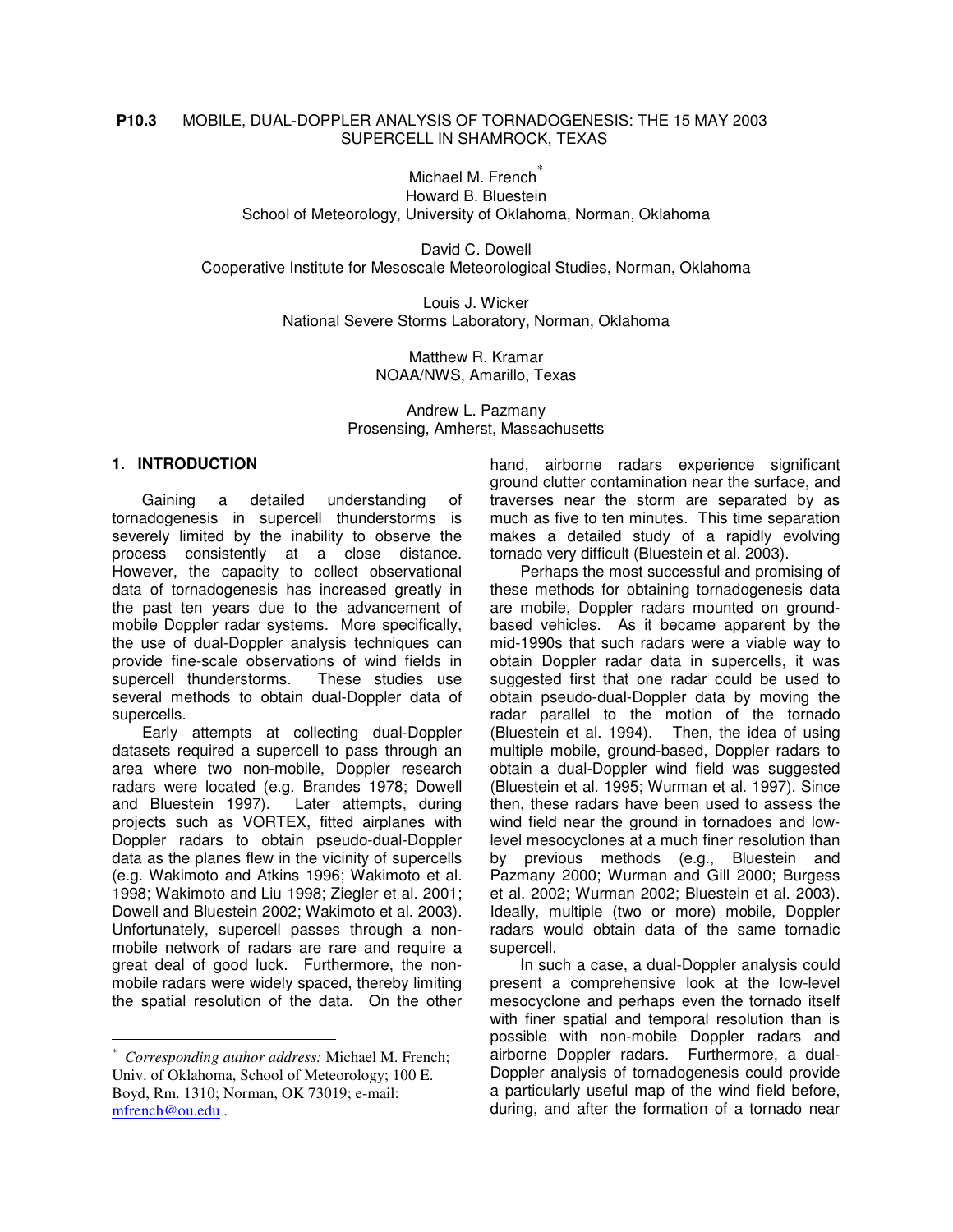the ground. As a result, this analysis could lead to a better understanding not only of the structure of a tornado but also of the environments that are conducive for tornado formation and those that are not, in effect, figuring out why tornadoes form (Bluestein 1999).

As mobile, ground-based, Doppler radars increase in number and improve in quality, the possibilities for dual-Doppler data acquisition of tornadogenesis increase. One such example was the case on 15 May 2003 near Shamrock, Texas. This study is a dual-Doppler analysis of a tornadic supercell from 15 May 2003 that qualitatively assesses how the analysis relates to the current understanding of tornado formation, development, and dissipation.

## **2. DATA COLLECTION**

During the spring season of 2003, a mobile, dual-polarization, 3-cm wavelength Doppler radar (XPOL) was used to collect data near supercell thunderstorms (Pazmany et al. 2003). In addition, a mobile, Doppler, 5-cm radar (Shared Mobile Atmospheric Research and Teaching or SMART radar) was used at various times during the same time frame to collect data in convective storms (Biggerstaff and Guynes 2000). On the evening of 15 May 2003, both of these mobile radars were located south of Shamrock, Texas and scanned, in a coordinated manner, a supercell thunderstorm moving through Wheeler County, Texas.

The XPOL radar was located just outside the southern border of Shamrock and collected reflectivity, velocity, and rare dual-polarization data of the supercell thunderstorm from approximately 0240 to 0317 UTC on 16 May 2003. The SMART radar was located east of Samnorwood, Texas and collected reflectivity and velocity data of the supercell thunderstorm from 0202 to 0335 UTC on 16 May 2003. During this time period, the supercell moved through Wheeler County in the eastern Texan panhandle and later approached the Texas-Oklahoma border.

While data were being collected, a tornado formed approximately 10 km (20 km) away from the XPOL (SMART) radar. Since the sun had set by the time of apparent tornadogenesis, there could be no visual confirmation of a tornado. However, a National Weather Service (NWS) damage assessment indicates that the damage associated with the supercell was consistent with an F1 tornado. They further estimated the tornado formed at 0243 UTC in Lela, Texas (just west of Shamrock) and dissipated 29 kilometers northeast



**Figure 1.** Diagram showing the NWS estimated tornado path and the approximate locations of the XPOL and SMART radars. The major highways and towns in the area are also depicted.

of Lela at 0320 UTC on 16 May 2003 (Fig. 1). An estimated \$150,000 in damage was done in and around Lela, Texas including damaged homes, businesses, and several overturned vehicles on Interstate 40.

The Doppler velocities taken by both radars (not shown) support the formation of a tornado later than what the NWS indicated. Both radars show no discernible vortex signature until close to 0300 UTC. In any event, both radars were scanning the supercell prior to tornadogenesis. Furthermore, the NWS assessment of the location of the tornado path seems to fit qualitatively the location of the velocity couplet on both radars. Also, the indicated damage was consistent with a tornado on the ground, although the damage done to vehicles along Interstate 40 could have been caused by a rear-flank downdraft (C. Alexander, personal communication).

## **3. METHODOLOGY AND DATA ANALYSIS**

Both sets of radar reflectivity and Doppler velocity were analyzed. The data were first edited using the SOLO software package (Nettleton et al*.* 1993; Oye et al. 1995). The editing consisted mainly of dealiasing radial velocities. The Nyquist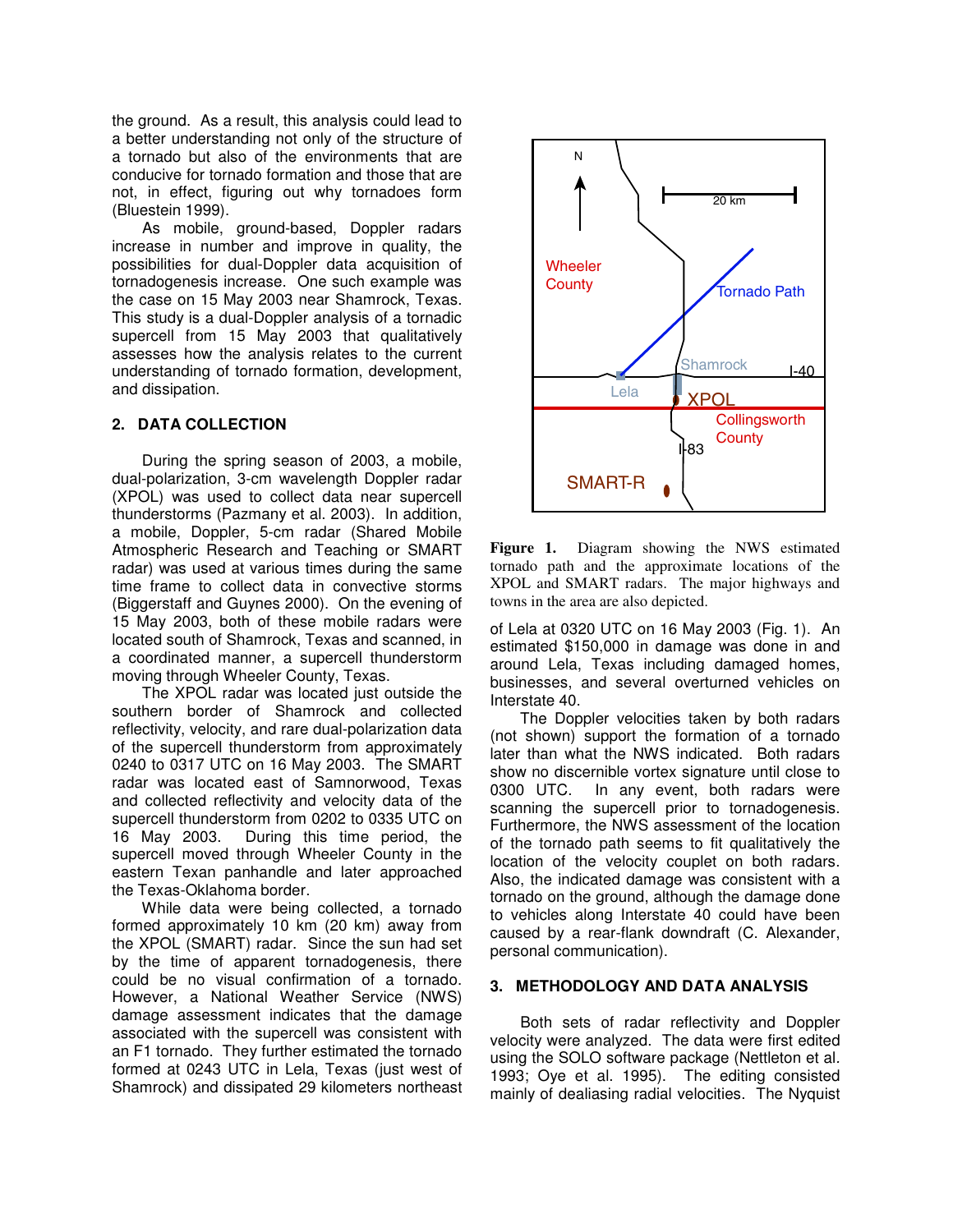velocity for the XPOL (SMART) radar was 16.0 ms<sup>-1</sup> (19.95 ms<sup>-1</sup>) which led to many folds throughout both sets of data and even some double-folds in the XPOL velocities.

Additionally, it was subjectively determined that there was a fairly large area of erroneous velocity returns from the SMART radar, most likely caused by a second-trip echo. The second-trip echo probably resulted from storms to the north of the Shamrock supercell, located outside the maximum unambiguous range of the radar. Both the reflectivity and the Doppler velocities were eliminated for this area which comprised the less important northern part of the supercell and did not affect the hook echo or the corresponding vortex signature/velocity couplet.

Finally, both the reflectivity and the velocity from both radars were de-speckled and ground clutter was removed. The de-speckling removed single data points not surrounded by other data points, essentially "cleaning up" the data. The removal of ground clutter that was clearly erroneous was based upon a threshold of reflectivity in close proximity to the radar.

# **3.1** *Dual-Doppler Methodology*

In order to run the dual-Doppler analysis software, a number of assumptions regarding both sets of data had to be made. First, it was assumed that the XPOL radar, which does not have a leveler, was level during data collection. This was a good assumption, since any lack of level ground was compensated for by the radar operator while collecting data. Also, the exact elevation angle of the XPOL radar was not known, and for the purposes of this study, was assumed to be 0.5 degrees. It was also assumed that the SMART radar computer time was correct even though it could have been off by as much as one minute. The XPOL radar had its time calibrated when the data were initially collected. Finally, since the radars were at different ranges from the supercell and the antennas were most likely aimed at different elevation angles, the mean heights of the radar volumes were not the same. But, again, the mean heights were assumed to be equal in the analysis.

Once the above assumptions were made, both sets of radar data were interpolated to a Cartesian grid. This grid consisted of 81 X 81 X 1 grid points; the location of the SMART radar was the origin of the grid. The grid points were separated every 250 m, making the grid 20 km wide in both horizontal directions. The one vertical level was located at 500 m above ground level.

To interpolate the data to a grid, a Cressman scheme was used with a 500 m radius of influence. To synthesize the wind field, a standard iterative dual-Doppler wind-synthesis method was used in Cartesian coordinates. For a more detailed explanation of this method, see Brandes (1977), Ray et al. (1980), or Dowell and Shapiro (2003).

## *3.2 Dual-Doppler Analysis*

The two sets of data were processed by dual-Doppler analysis software. The initial "test" run used data that appeared promising. This test was run to determine initially if the data were viable to use with the analysis software. The time of the chosen scan was 0304 UTC for both the XPOL and SMART radars. This time was chosen because both sets of radar data had clearly defined hook echoes and velocity couplets indicating the strong likelihood that a tornado was on the ground at the time. Figs. 2 and 3 show the results of the initial, preliminary, dual-Doppler analysis.

As was mentioned previously, due to the large number of assumptions and uncertainties associated with both data sets, the analysis is best viewed as a qualitative assessment of the variables plotted. Fig. 2 shows dual-Doppler, horizontal, storm-relative wind vectors plotted<br>along with reflectivity factor. Fig. 3 shows the along with reflectivity factor. vertical vorticity that resulted from the analysis in the same location as Fig. 2.

There are a number of readily apparent observations that can be gained from this preliminary analysis. First and foremost is the appendage of reflectivity, usually referred to as the hook echo, that can be seen in Fig. 2. In addition, it is interesting to note the extremely strong wind speeds (relatively speaking) located at the upper right of the figure (near -9.0, 23.0) suggesting strong storm inflow. The quantitative data, which has some degree of error, indicates wind speeds over 50 ms<sup>-1</sup>. One of the interesting observations noted by many in the vicinity of this storm was the exceptionally strong inflow.

Also of interest is the presence of a strong low-level mesocyclone. The mesocyclone would be expected if, at the time indicated, a tornado was on the ground as is believed for the analysis. This feature is shown in the strong horizontal wind gradient located in the center of Fig. 2 (near -14.0, 18.0), showing the distinct appearance of a strong cyclonic circulation. It is valuable to point out that the largest area of concentrated cyclonic vertical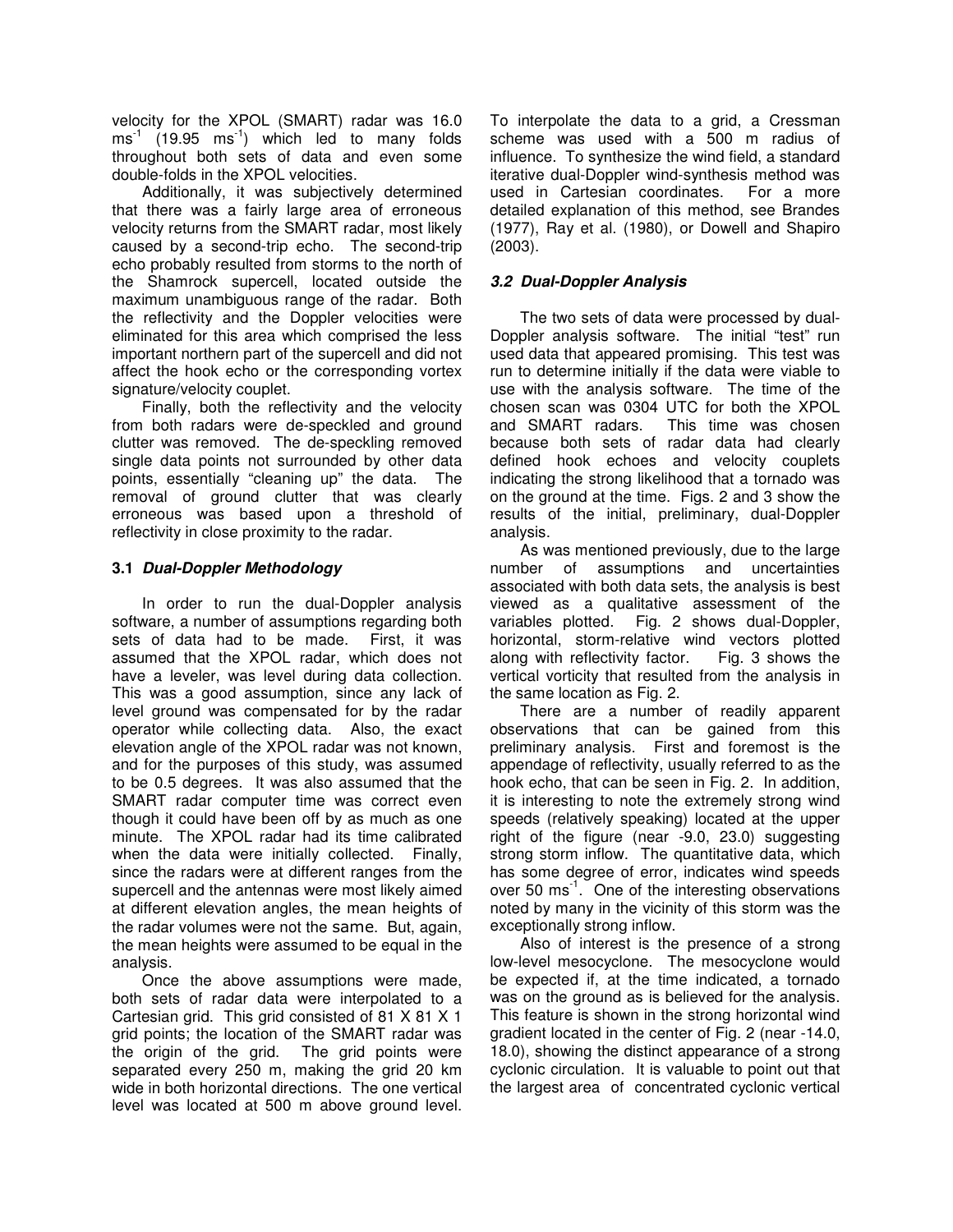

**Figure 2.** Dual-Doppler analysis showing horizontal, storm-relative wind vectors overlaid on reflectivity factor (dBZ) at 0304 UTC 16 May 2003. Origin indicates location of SMART radar. Reflectivity factor from SMART radar, contoured every 6 dBZ starting with dark green (white is 0 dBZ). Storm motion was estimated as  $12 \text{ ms}^{-1}$  from 245 degrees.

vorticity (Fig. 2) is also centered near the hook (- 14.0, 18.0). This observation is somewhat elementary, however, in that there is little disagreement that the stretching of vertical vorticity by the storm updraft provides much of the necessary rotation seen in the low-level mesocyclone, though there is some difference in opinion as to how this vertical vorticity is generated (Rotunno and Klemp 1985; Walko 1993; Wicker 1996). A more detailed look at Fig. 3 shows that the isolines of strong cyclonic vertical vorticity in the location of the low-level mesocyclone are shaped as an annulus. This is consistent with previous observations of an annulus or "horseshoe-shaped" structure to vertical vorticity in the low-level mesocyclone seen in tornadic supercells (Wakimoto and Liu 1998).

In 2003, the UMASS 3-cm radar was fitted with dual-polarization capabilities making it the first mobile, ground-based radar to collect dualpolarization data in supercells and tornadoes. Dual-polarization radars transmit both horizontally and vertically polarized waves and then measure the ratio of the return. It can thus estimate whether the intercepted targets are vertically, horizontally, or spherically oriented through the differential radar reflectivity factor or ZDR. The most practical use of ZDR is to discern between



**Figure 3.** Dual-Doppler analysis showing vertical vorticity contoured every  $.01 \text{ s}^{-1}$  with pink (blue) indicating cyclonic (anti-cyclonic) vertical vorticity at 0304 UTC 16 May 2003. Origin indicates location of SMART radar. Grid used matches that of Fig. 2.

hail and heavy rain when a radar shows high reflectivity factors.

Fig. 4 shows a ZDR image from the UMASS 3-cm radar taken at 0304 UTC on 16 May 2003. This time is the same time as that of the dual-Doppler analysis shown in Figs. 2 and 3. White and yellow colors in the figure indicate high ZDR values which correspond to more oblate or "flat" targets. This would be consistent with large raindrops and, therefore, heavy rain. Lower ZDR values are shown in green and purple and indicate more spherical targets which, in the presence of high reflectivities, are consistent with hail. How these data will aid in helping to understand the structure or formation of tornadoes is still unclear as there is much future work to be done in this area.

At the conference, several additional dual-Doppler analyses will be shown, both prior to and during the development of the tornado, to provide a greater opportunity to analyze not only the parameters shown in the figures, but also how those parameters progress throughout the development of the tornado. Furthermore, any additional pertinent information that can be gained from the ZDR will be discussed.

#### **4. CONCLUSIONS**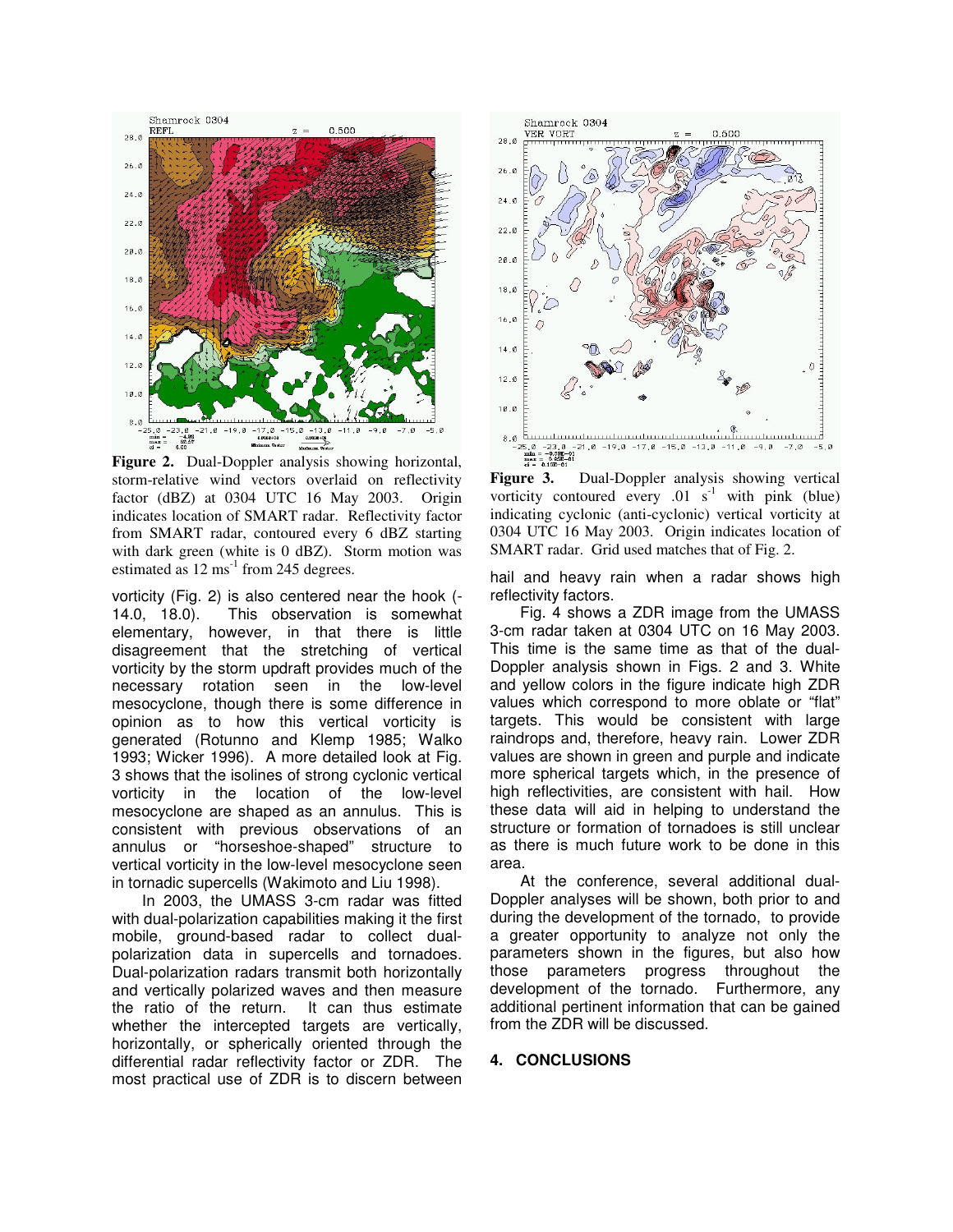

**Figure 4.** An image of differential radar reflectivity factor (ZDR) from 0304 UTC 16 May 2003 as captured by the UMASS 3-cm radar. Range rings are every 5 km with the location of the XPOL radar at the origin.

The ability to observe tornadogenesis, while rare and difficult to achieve, has been made easier in the last several years with the advancement of ground-based, mobile, Doppler radars. With the increase in the number of such radars, the opportunities for dual-Doppler analyses of tornadogenesis will increase, providing extremely useful observations of the tornadic environment.

In this case, the radars, one a 3-cm Doppler and the other a 5-cm Doppler, were able to capture the life-cycle of an F1 tornado that formed just west of Shamrock, Texas in the evening hours of 15 May 2003. The data from both radars were edited to remove problem areas and, with a variety of underlying assumptions, were analyzed to determine if the results were useful. The analysis software provided storm-relative wind vector data and vertical vorticity that, at least qualitatively, agreed with conventional theory regarding the structures of tornadic supercell thunderstorms.

During the presentation, a more complete dual-Doppler analysis will be given focusing on relevant data taken before and during the formation of the tornado.

## **5. Acknowledgments**

This study was funded by NSF grant ATM - 0241037. Thanks to Curtis Alexander for his damage assessment information regarding this storm and the other relevant data he provided. Thanks also to Dr. Mike Biggerstaff for use of the SMART radar data.

### **6. References**

- Biggerstaff, M.I., and J. Guynes, 2000: A new tool for atmospheric research. *Preprints, 20 th Conf. Severe Local Storms*. Orlando, FL, Amer. Met. Soc., 277-280.
- Bluestein, H. B., S. D. Hrebenach, C. F. Chang, and E. A. Brandes, 1994: Synthetic dual-Doppler analysis of mesoscale convective systems. *Mon. Wea. Rev.,* **122**, 2105-2124.
- Bluestein, H. B., A. L. Pazmany, J. C. Galloway, and R. E. McIntosh, 1995: Studies of the substructure of severe convective storms using a mobile 3-mm-wavelength Doppler radar. *Bull. Amer. Meteor. Soc*., **76**, 2155-2169.
- Bluestein, H. B., 1999: A history of severe-stormintercept field programs. *Wea. and Forecasting*, **14**, 558-577.
- Bluestein, H. B., and A. L. Pazmany, 2000: Observations of tornadoes and other convective phenomena with a mobile, 3-mm wavelength, Doppler radar: the spring 1999 field experiment. *Bull. Amer. Meteor. Soc*., **81**, 2939-2952.
- Bluestein, H. B., C. C. Weiss, and A. L. Pazmany, 2003: Mobile Doppler radar observations of a tornado in a supercell near Bassett, Nebraska, on 5 June 1999. Part I: Tornadogenesis. *Mon. Wea. Rev*., **131**, 2954-2967.
- Brandes, E. A., 1978: Mesocyclone evolution and tornadogenesis: Some observations. *Mon. Wea. Rev.*, **106**, 995-1011.
- Brandes, E. A., 1977: Flow in severe thunderstorms observed by dual-Doppler radar. *Mon. Wea. Rev*., **105**, 113-120.
- Burgess, D. W., M. A. Magsig, J. Wurman, D. C. Dowell, and Y. Richardson, 2002: Radar observations of the 3 May 1999 Oklahoma City tornado. *Wea. and Forecasting*, **17**, 456- 471.
- Dowell, D. C., and H. B. Bluestein, 1997: The Arcadia, Oklahoma, storm of 17 May 1981: of a supercell tornadogenesis. *Mon. Wea. Rev*., **125**, 2562-2582.
- Dowell, D. C., and H. B. Bluestein, 2002: The 8 June 1995 McLean, Texas, storm. Part I: Observations of cyclic tornadogenesis. *Mon. Wea. Rev.*, **130**, 2626-2648.
- Dowell, D. C., and A. Shapiro, 2003: Stability of an iterative dual-Doppler wind synthesis in Cartesian coordinates. *J. Atmos. Oceanic Technol*., **20**, 1552-1559
- Nettleton, L., S. Daud, R. Neitzel, C. Burghart, W. C. Lee, and P. Hildebrand, 1993: SOLO: A program to peruse and edit radar data.